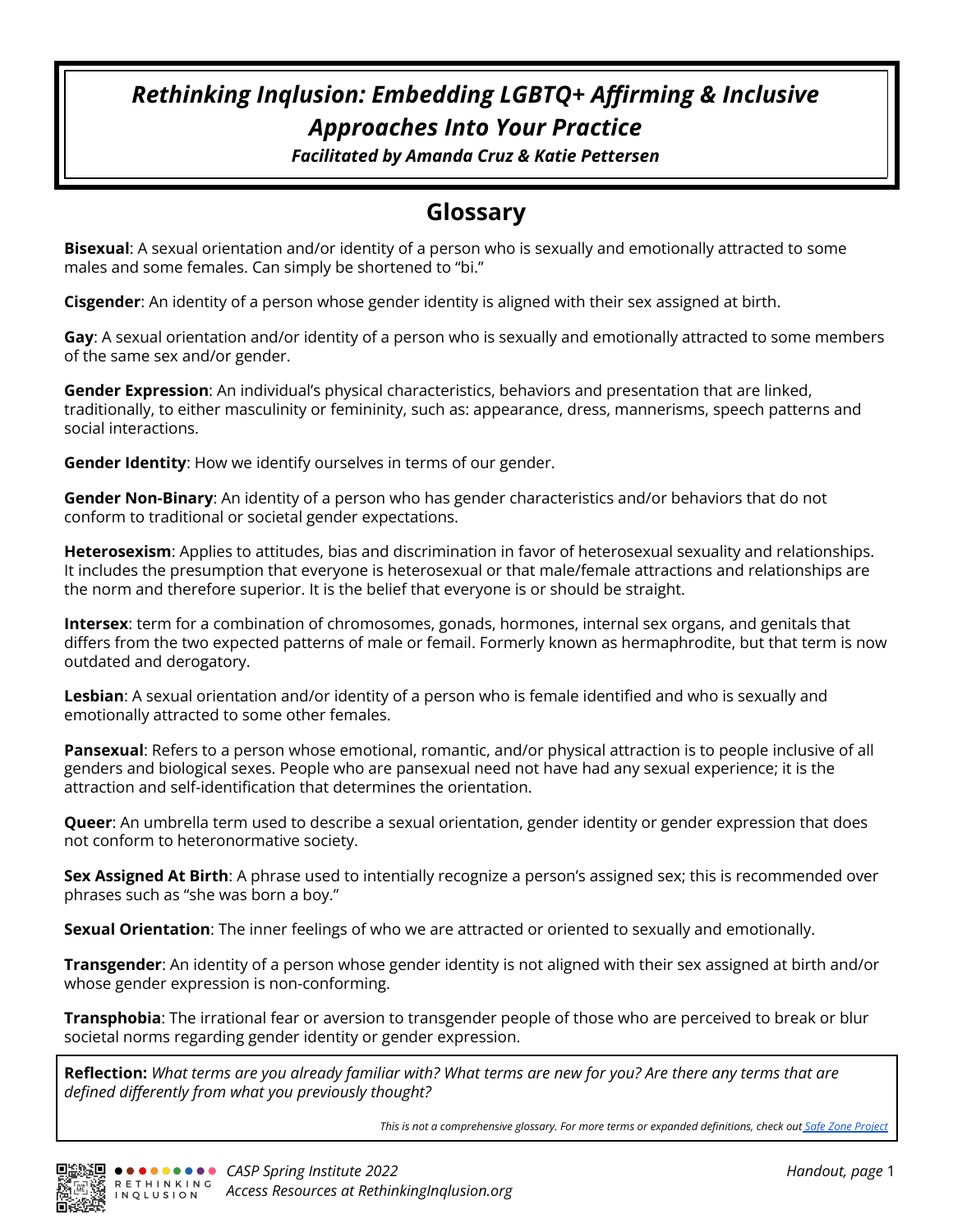# **Privilege For \$ale**

### **Getting Started**

### **Activity:**

In the table below are a list of privileges that you may or may not be familiar with. For the purposes of this activity, these privileges have been removed from everyone in the training and in order to obtain them, you must *buy* them back.

Each privilege costs \$100.

**First:** Find a group of 3 or 4 people around you

**Second**: Use the budget given to your group and collectively identify privileges to "buy back".

*After, we will come back together and debrief.*

### **CISGENDER PRIVILEGE LIST**

- 1. I can use public restrooms without fear of verbal abuse, physical intimidation, or arrest.
- 2. I can easily access professional titles (Mr, Ms, or Mrs) at my school without question or error from students, families, colleagues, or administration.
- 3. I can use public facilities such as gym locker rooms and store changing rooms without stares, fear, or anxiety.
- 4. I can interact with strangers who don't assume they can ask what your genitals look like & how you have sex.
- 5. I do not have to base my validity as a man/woman/human on how much surgery you've had or how well you "pass" as non-transgender.
- 6. I have the ability to walk through the world and generally blend-in, not being constantly stared or gawked at, whispered about, pointed at, or laughed at because of my gender expression.
- 7. Strangers call me by the name I provide and don't ask what your "real name" is and then assume that they have a right to call me by that name.
- 8. I can reasonably assume that my ability to acquire a job, rent an apartment, or secure a loan will not be denied on the basis of my gender identity/expression.
- 9. I can flirt, engage in courtship, or form a relationship and not fear that my biological status may be cause for rejection or attack, nor will it cause your partner to question their sexual orientation.
- 10. If I end up in the emergency room, I do not have to worry that my gender will keep me from receiving appropriate treatment, or that all of my medical issues will be seen as a result of my gender.
- 11. I am not required to undergo an extensive psychological evaluation in order to receive basic medical care.
- 12. I can easily find role models and mentors to emulate who share my identity.
- 13. I can see Hollywood accurately depict people of my gender in films and television, and does not solely make my identity the focus of a dramatic storyline, or the punchline for a joke.
- 14. I can assume that everyone I encounter will understand my identity, and not think you're confused, misled, or hell-bound when you reveal it to them.
- 15. I can purchase clothes that match my gender identity without being refused service/mocked by staff or questioned on my genitals.
- 16. No stranger checking my identification or driver's license will ever insult or glare at me because my name or sex does not match the sex they believed me to be based on my gender expression.
- 17. I can reasonably assume that I will not be denied services at a hospital, bank, or other institution because the staff does not believe the gender marker on my ID card matches my gender identity.
- 18. I have gender as an option on a form.
- 19. I am able to tick a box on a form without someone disagreeing, and telling me not to lie. Yes, this happens.
- 20. I do not fear interactions with police officers due to my gender identity.
- 21. I can go to places with friends on a whim knowing there will be bathrooms there I can use.
- 22. I don't have to convince my parents of my true gender and/or have to earn your parents' and siblings' love and respect all over again.
- 23. I don't have to remind my extended family over and over to use proper gender pronouns
- 24. I don't have to deal with old photographs that did not reflect who I truly am.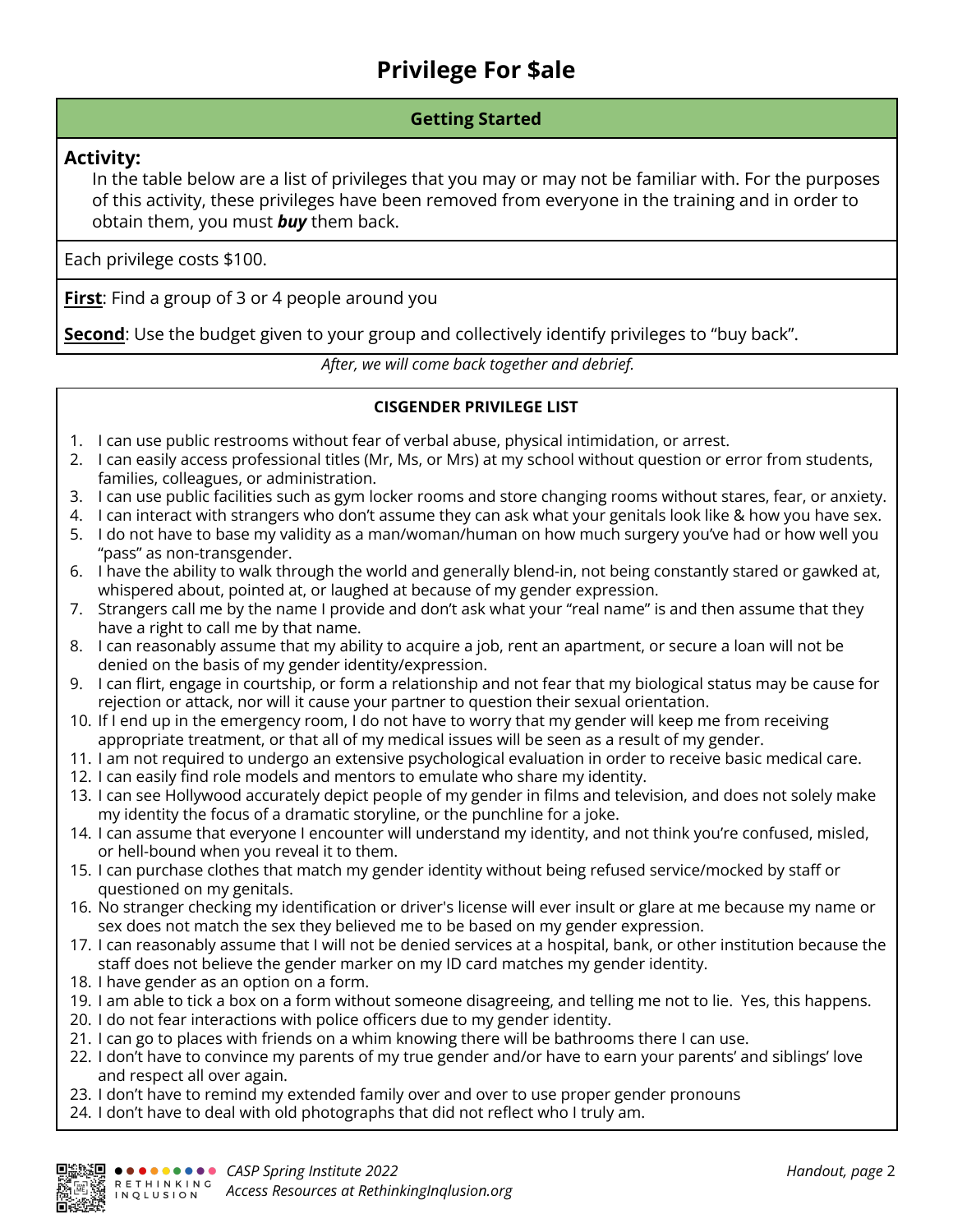### **HETEROSEXUAL PRIVILEGE LIST**

- 25. I can receive public recognition & support for an intimate relationship (*Congratulations on your engagement*).
- 26. I can express affection in most social situations, without expecting hostile or violent reactions from others.
- 27. I can live with my partner and do so openly.
- 28. I can express pain when a relationship ends from death or separation and will receive support from others.
- 29. I receive social acceptance by neighbors, colleagues, and good friends.
- 30. I learn about romance and relationships from fiction movies and television that reflects relationships I desire
- 31. I have role models of my gender and sexual orientation.
- 32. I have positive and accurate media images of people with whom I can identify.
- 33. I can attend overnight trips at my school with ease, without scrutiny from students, families or school staff
- 34. I can expect to be around others of my sexuality most of the time. I do not worry about being the only one of my sexuality in a class, on a job, or in a social situation.
- 35. I can talk openly about my relationship, vacations, and family planning me and my lover/partner are doing.
- 36. I can easily find a neighborhood in which residents will accept how I have constituted my household.
- 37. I can raise, adopt, and teach children without people believing that I will molest them or force them into my sexuality.
- 38. I can work in a traditionally male or female dominated job and not feel as though I am a representative of my sexuality.
- 39. I am not asked "how does sex work for you?" or other too-personal questions by strangers.
- 40. I can act, dress, or talk as I choose without it being a reflection on people of my sexuality.
- 41. I have the ability to teach about lesbians, gay men, and bisexuals without being seen as having a bias because of my sexuality or forcing a "homosexual agenda" on students.
- 42. I can go wherever I wish and know that I will not be harassed, beaten, or killed because of my sexuality.
- 43. I do not worry about being mistreated by the police or victimized by the criminal justice system because of my sexuality.
- 44. I know that my basic civil rights will not be denied or outlawed because some people disapprove of my sexuality.
- 45. I can expect that my children will be given texts in school that support my kind of family unit and they will not be taught that my sexuality is a "perversion."
- 46. I can belong to the religious denomination of my choice and know that my sexuality will not be denounced by its religious leaders.
- 47. I am not asked by my child's school to only send one parent to "back to school" night as to not upset the other parents by having two same-sex partners in the class together.
- 48. I can play a professional sport and not worry that my athletic ability will be overshadowed by my sexuality and the fact that I share a locker room with the same gender.
- 49. I do not have to "come out" (explain to a person after person that you're straight, again and again).
- 50. I know that people aren't going to mutter about my sexuality if you come out to them.
- 51. I know that being open with my sexuality isn't going to change how people view me.
- 52. I do not have people think my sexuality is a mental health issue.
- 53. I do not need to think about if my kid's friends' parents will flip out when they pick their kid up from a play date and are greeted by same-sex parents.
- 54. I do not have to worry that people won't let their children play with my children because of your sexuality.
- 55. I do not have to worry about where I can move alone or with my spouse and have equal job opportunities abroad.
- 56. I can move abroad with my children without sudden changes of my legal status, possibly even having the chance of losing my children this way.
- 57. I have Immediate access to my loved one(s) in case of accident or emergency.

*Inspired by: the work of Sam Killerman*

### **Reflections:**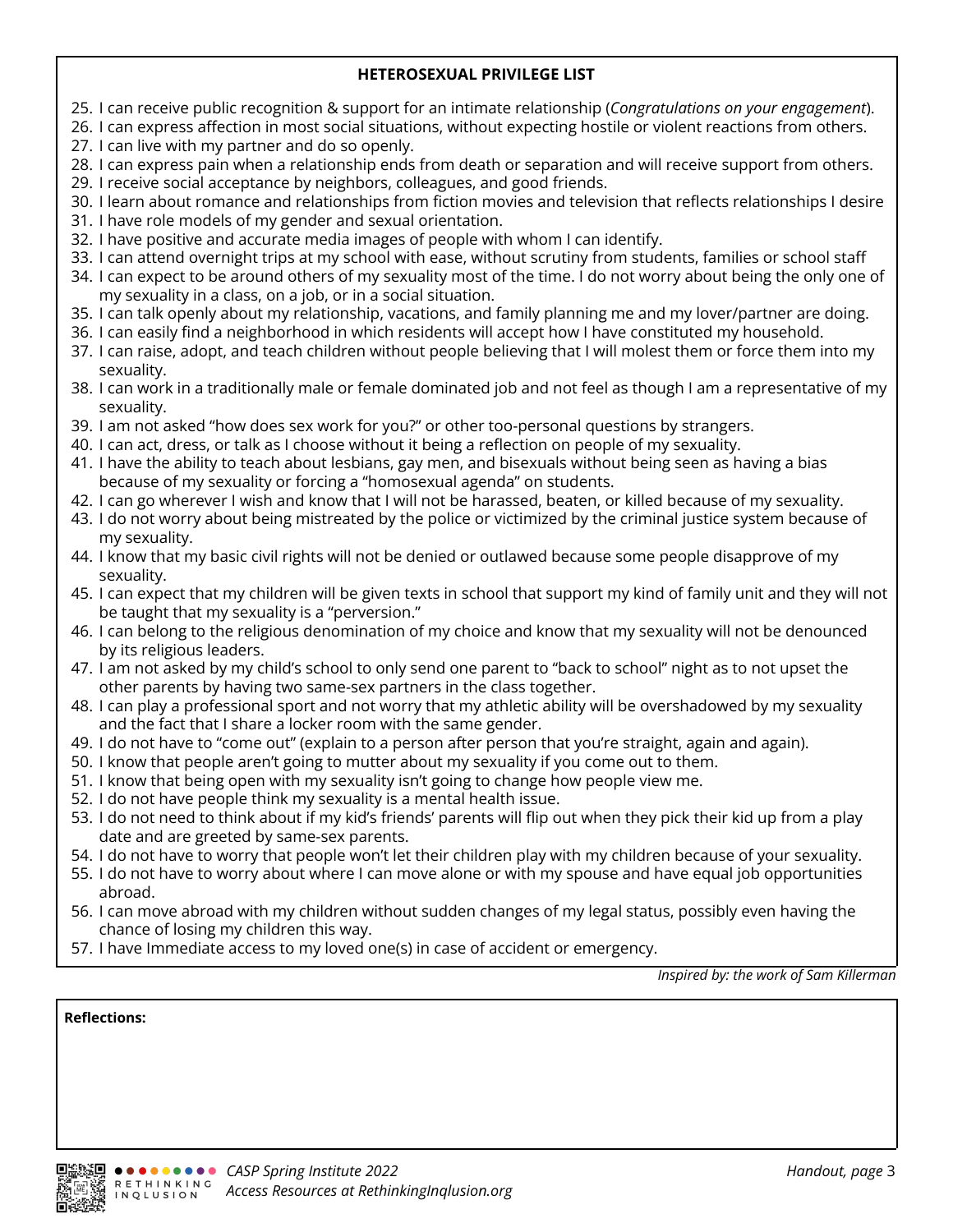# *Cultivating Allyship*

### **Use the space below to capture your notes, quotes, thoughts, and reflections about each of the terms throughout the presentation**



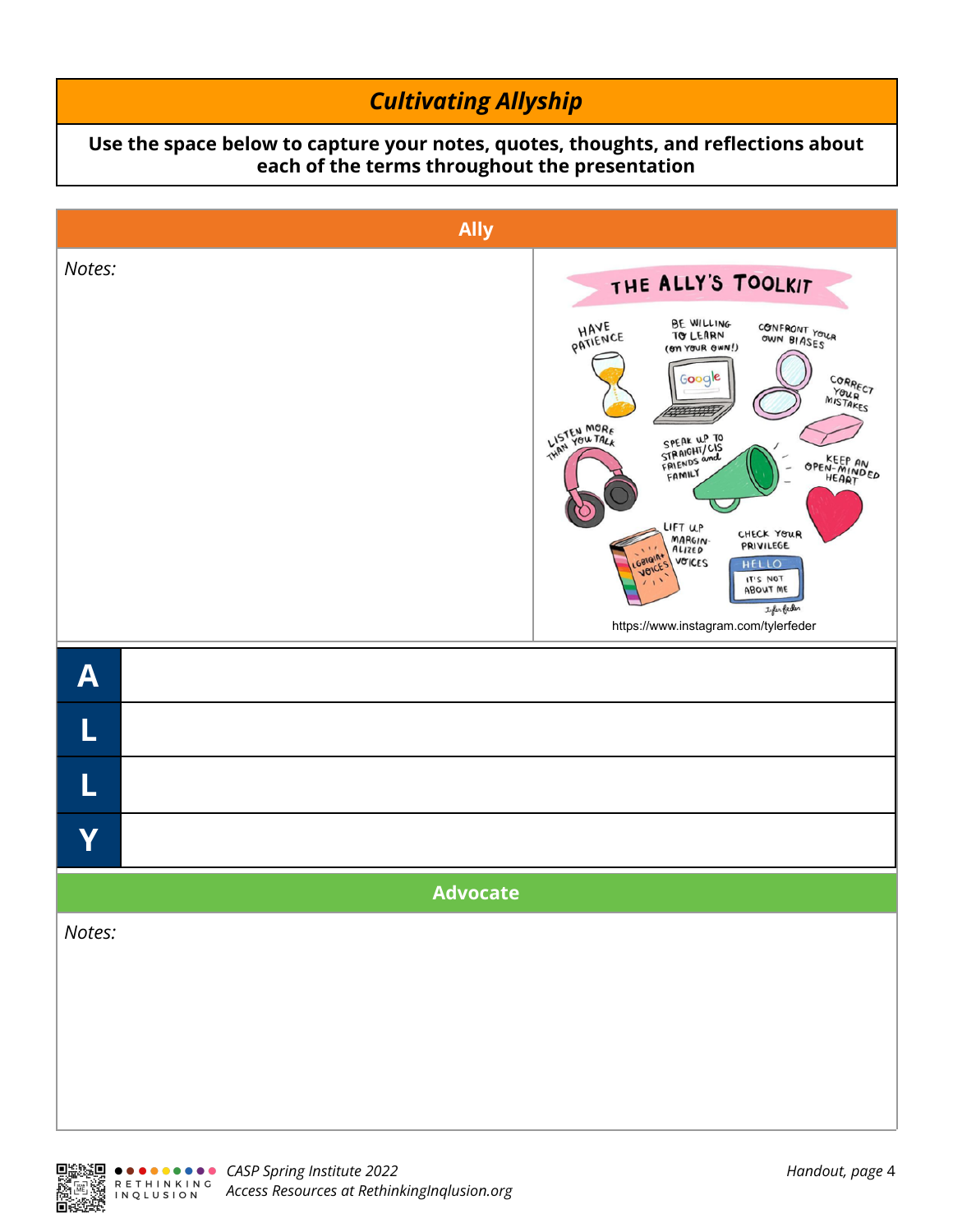

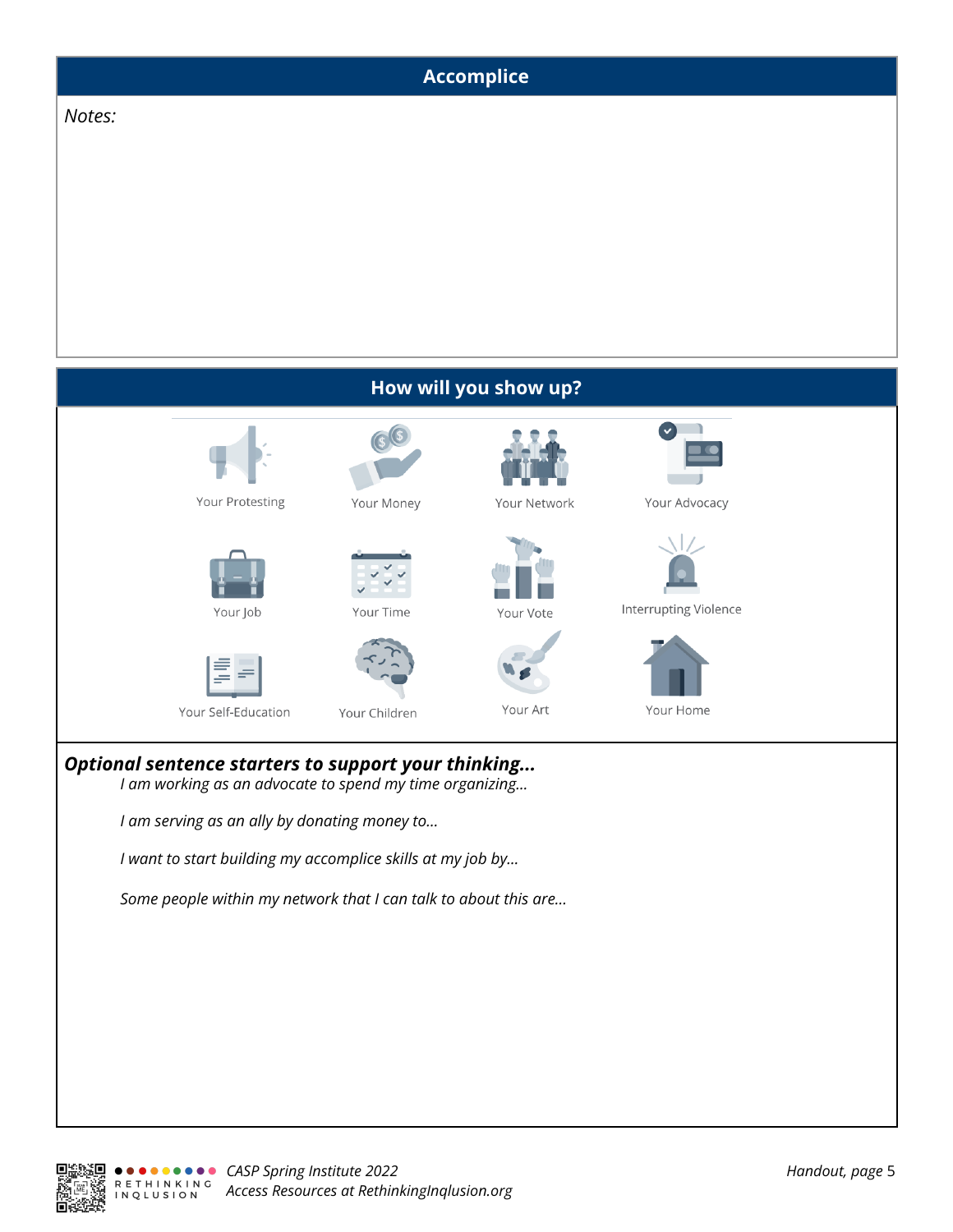| <b>Empowering My Organization &amp; Staff</b>                                                                                                                                                                                                  |                 |
|------------------------------------------------------------------------------------------------------------------------------------------------------------------------------------------------------------------------------------------------|-----------------|
| <b>Using A Readiness Assessment</b>                                                                                                                                                                                                            |                 |
| Data gathering tool to identify areas of strength and areas to strengthen in your organization                                                                                                                                                 |                 |
| Who can you leverage to help you complete the assessment?                                                                                                                                                                                      |                 |
| What is a feasible date in which your team can review the results?                                                                                                                                                                             |                 |
| <b>Resource to review later: School Readiness Assessment</b>                                                                                                                                                                                   |                 |
| <b>Creating Organization-Wide Policies</b><br>Policies that give people equitable opportunities, access, or support to optimal and inclusive environments                                                                                      |                 |
| Within your organization, who can you ask to learn more about your current policies<br>and potential spark a conversation about drafting a new one? ___________________                                                                        |                 |
| Who could you leverage to review the drafted policy?                                                                                                                                                                                           |                 |
| What steps can be taken to make the policy well known?                                                                                                                                                                                         |                 |
| <b>Resource to review later: GLSEN Model District Policy</b>                                                                                                                                                                                   |                 |
| Honor LGBTQ+ History & Pride Throughout the Year<br>An opportunity or forum for individuals with similar backgrounds and experiences to connect through<br>solidarity-building and affirming dialogue, activities, and collective exploration. |                 |
| Which month long or day long events will you research to learn more about, before<br>proposing to honor organization-wide?<br>and the contract of the contract of the contract of the contract of the contract of the contract of the contr    |                 |
| In what ways would you honor LGBTQ History or Pride?                                                                                                                                                                                           |                 |
| A. In our internal or external newsletter<br>C. On a bulletin board<br>D. In a staff memo<br>B. On our social media                                                                                                                            |                 |
| <b>Resource to review later: LGBT History Month   TDOR.co</b>                                                                                                                                                                                  |                 |
| <b>回答题 ●●●●●●●●●●</b> CASP Spring Institute 2022                                                                                                                                                                                               | Handout, page 6 |

*Access Resources at RethinkingInqlusion.org*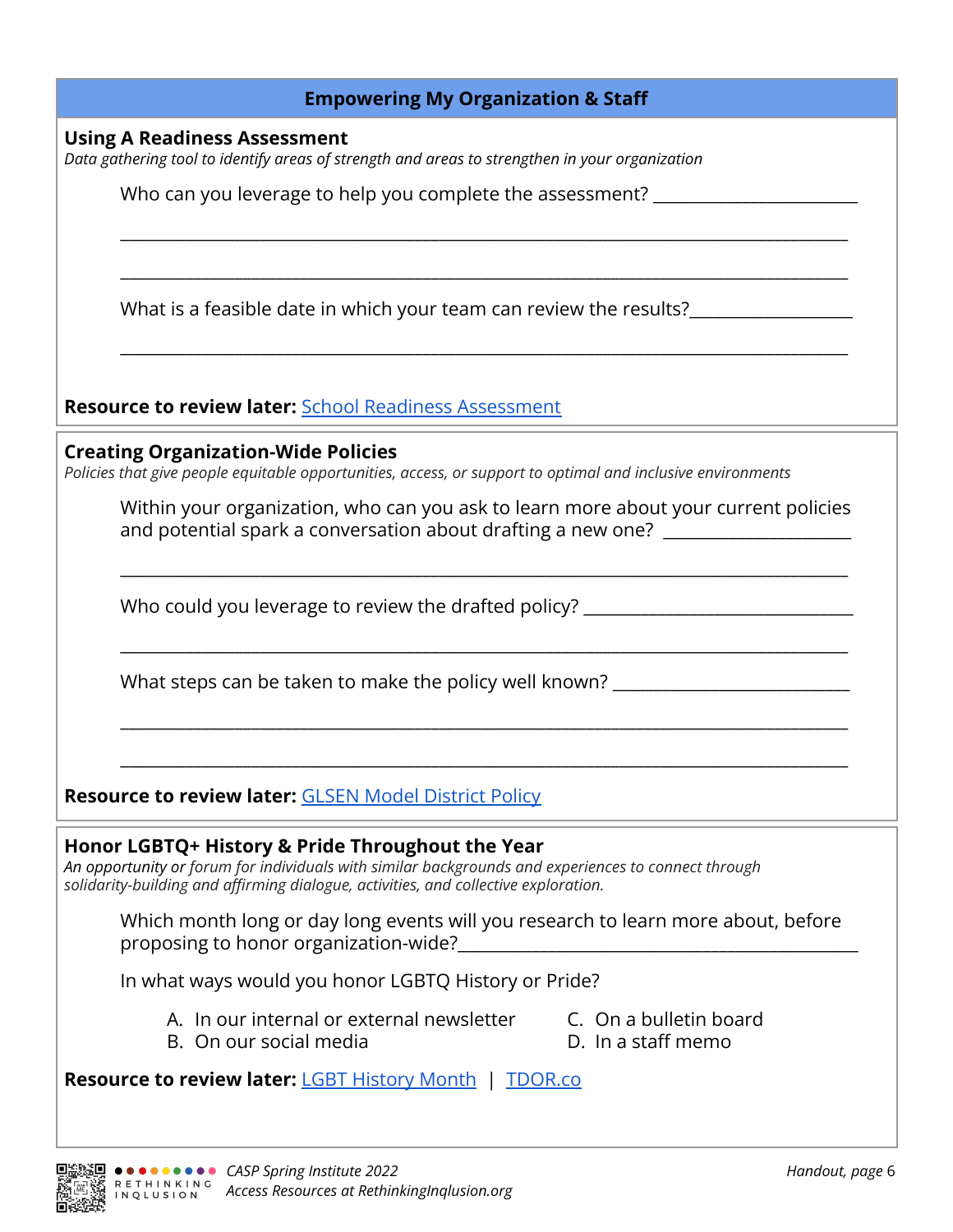## **Empowering My Students & Families**

### **Creating A Gender & Sexuality Alliance**

Youth Group that provides students a forum to dialogue and learn about sexual orientation, gender identity, leadership *and advocacy in the service of creating a more inclusive campus*

| <b>Resource to review later: GSA Network</b>                                                                                                                                                                              |  |  |
|---------------------------------------------------------------------------------------------------------------------------------------------------------------------------------------------------------------------------|--|--|
| Using the Gender Spectrum Resources to support Gender Diverse Students<br>Create a plan that outlines a shared understanding about the ways in which a student's gender will be accounted for<br>and supported at school. |  |  |
| Who could draft these plans in support of students at your site?<br><u> 1989 - Johann Stoff, deutscher Stoff, der Stoff, der Stoff, der Stoff, der Stoff, der Stoff, der Stoff, der S</u>                                 |  |  |
| How would staff or students know to identify or refer others to that person?                                                                                                                                              |  |  |
| Where would the drafted support plans be reviewed, shared and stored?                                                                                                                                                     |  |  |
| Resource to review later: Gender Support Plan                                                                                                                                                                             |  |  |

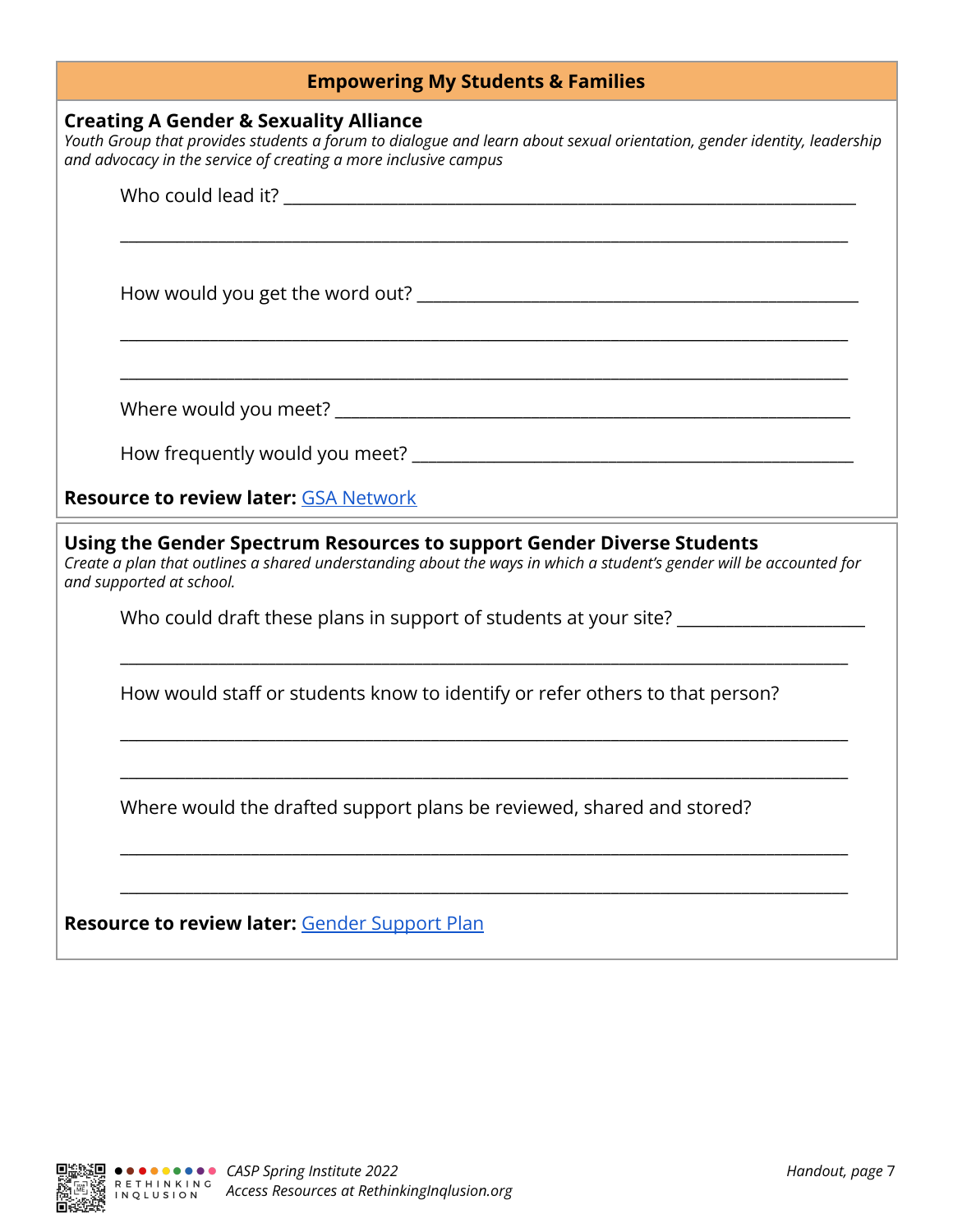## **Action Planning**

*Summarize your plans from pages 6-7 here*

| <b>Empowering My Organization &amp; Staff</b> |                          |                          |  |
|-----------------------------------------------|--------------------------|--------------------------|--|
| My Action Steps                               | My Resources to leverage | My Colleagues to lean on |  |
|                                               | 1.<br>2.                 | 1.<br>2.                 |  |
|                                               | 3.                       | 3.                       |  |

| <b>Empowering My Students &amp; Families</b> |                          |                          |  |
|----------------------------------------------|--------------------------|--------------------------|--|
| <b>My Action Steps</b>                       | My Resources to leverage | My Colleagues to lean on |  |
|                                              | 1.<br>2.<br>3.           | 1.<br>2.<br>3.           |  |
|                                              |                          |                          |  |

**Access Slides, Handouts, & Resources at: RethinkingInQlusion.org**



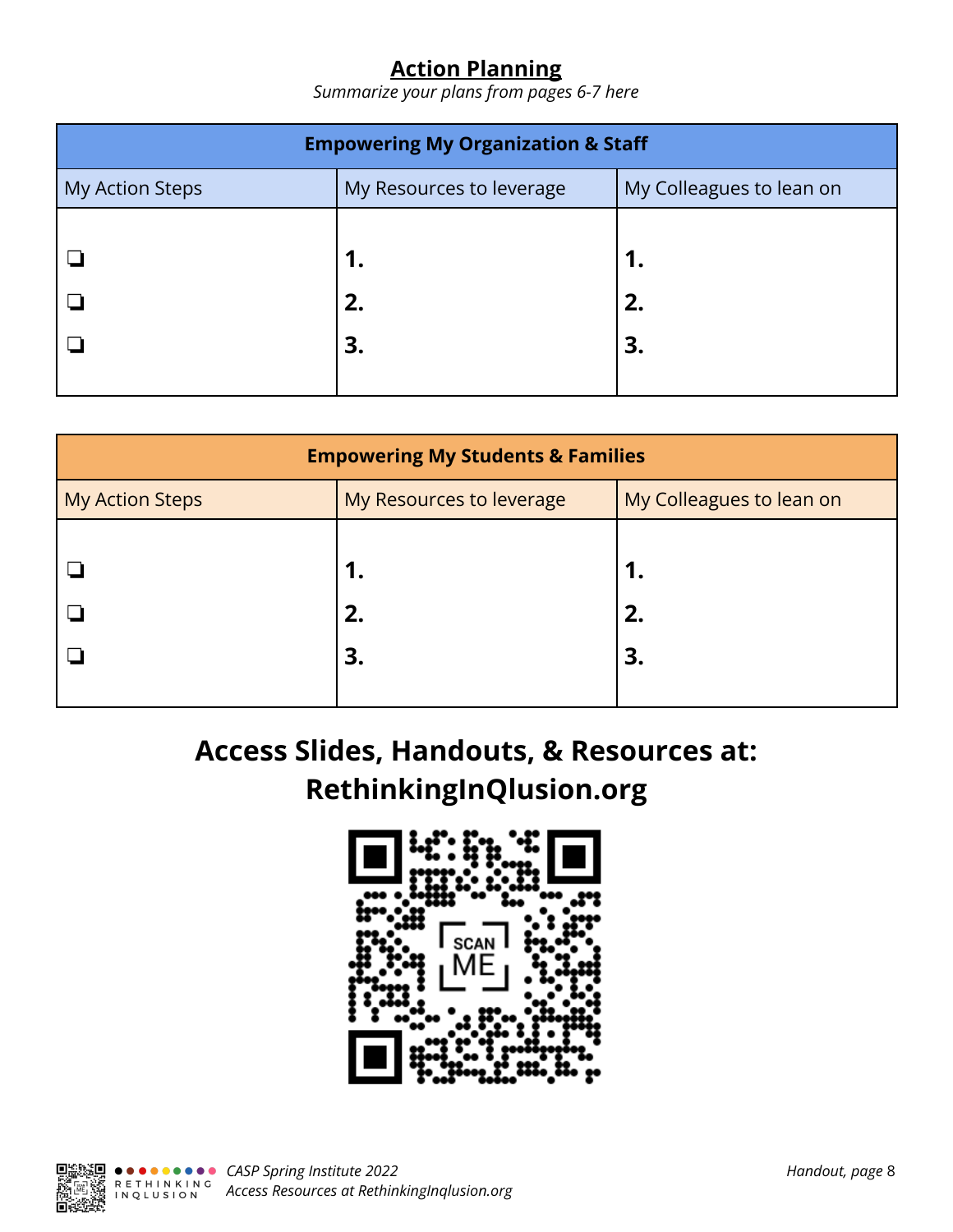## *Roundtable Networking*

*A question I have for the group is….*

*A resource I need is…*

*Something I can share that may benefit others is…*

*Prompt/Topic*

Checkmark:  $\boxtimes$  I have a great resource/experience to share Box or Circle: I have a challenge / would like support

*Describe a Success, Struggle, Area of tension, Routine that's worked, and/or Challenge you've faced or*

*overcome when it comes to…*

- ❏ Introducing / using gender pronouns
- ❏ Expanding use of gender-neutral or inclusive language
- ❏ Representation of LGBTQ+ identities within the curriculum
- ❏ Responding to homophobia or transphobia from people
- ❏ Responding to homophobia or transphobia from systems/policies
- ❏ Responding to concerns from parents/families
- ❏ Advocating for this work within my district
- ❏ Celebrating LGBTQ+ events, including pride month, LGBTQ+ history month, solidarity week, no name-calling week, or day of silence
- ❏ Responding to a student coming out to me
- ❏ Supporting a student in transition
- ❏
- ❏
- ❏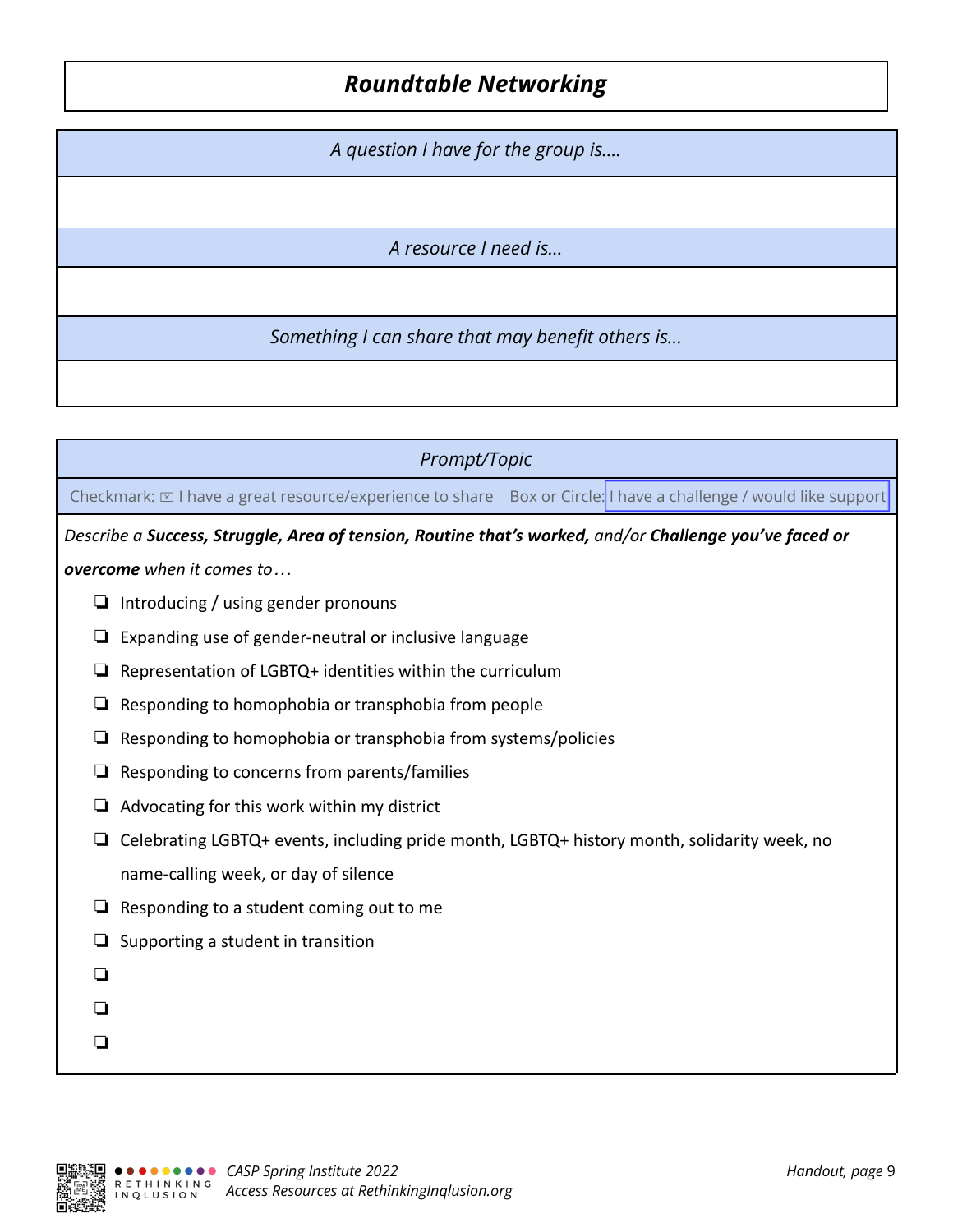## *Roundtable Discussion Notes*

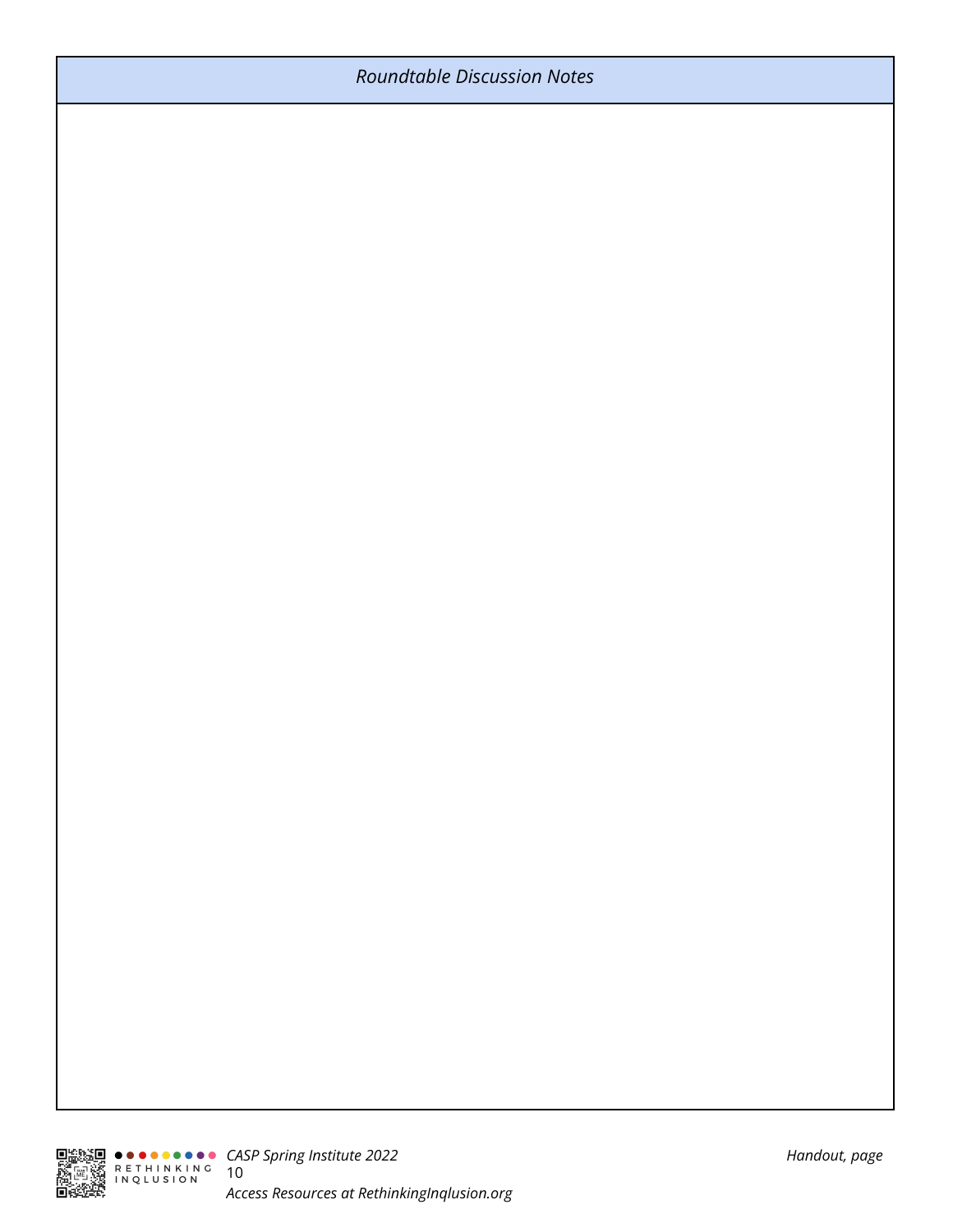| Resources to follow up on |                           |                              |
|---------------------------|---------------------------|------------------------------|
|                           |                           |                              |
|                           |                           |                              |
|                           |                           |                              |
|                           |                           |                              |
|                           |                           |                              |
|                           | People who can support me |                              |
| Name / Pronouns           | Title / Organization      | Email Address / Social Media |
|                           |                           |                              |
|                           |                           |                              |
|                           |                           |                              |
|                           |                           |                              |
|                           |                           |                              |
|                           |                           |                              |
|                           |                           |                              |

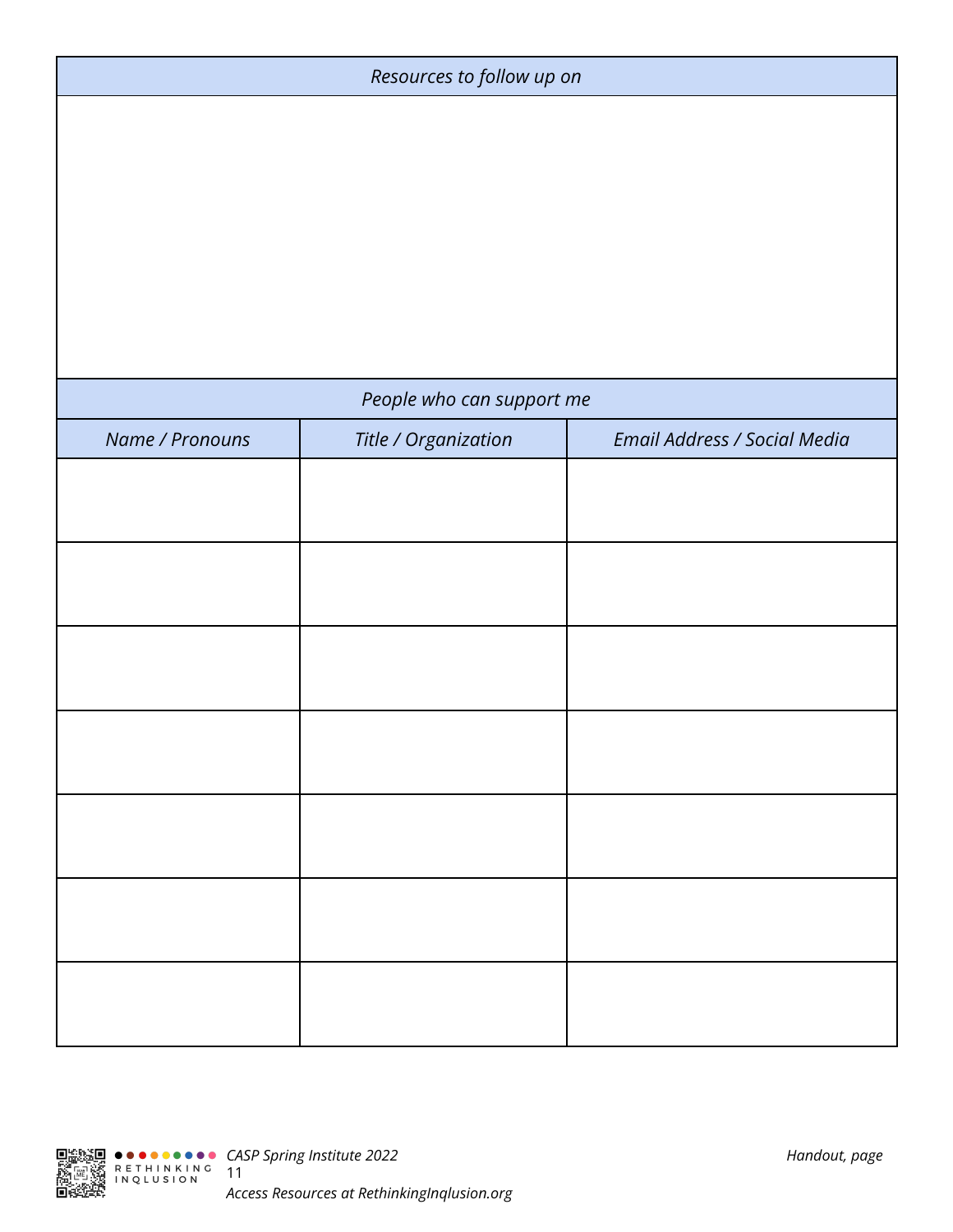

### **– Confidential – Gender Support Plan**

The purpose of this document is to create shared understandings of how the student's authentic gender will be accounted for and supported at school. School staff, caregivers (if appropriate) and the student should work together to develop the document. Ideally, each will spend time completing the sections and then come together to review them and confirm shared agreements. Use the action planning section at the end of the document to track items requiring any follow-up. Please note that there is a separate document to plan for a student formally communicating a change in their gender status at school.

|                                                                                                                                                                                                                                | Today's Date                                         |
|--------------------------------------------------------------------------------------------------------------------------------------------------------------------------------------------------------------------------------|------------------------------------------------------|
| Name Student Uses: Name Student Uses:                                                                                                                                                                                          | <b>Pronouns Student Uses:</b> Pronouns Student Uses: |
| Name on Birth Certificate:                                                                                                                                                                                                     | Sex Assigned at Birth Sex Assigned at Birth          |
| Student's Grade Level<br>Date of Birth <b>Exercise 2018</b>                                                                                                                                                                    |                                                      |
| Sibling(s)/Grade(s) and the state of the state of the state of the state of the state of the state of the state of the state of the state of the state of the state of the state of the state of the state of the state of the |                                                      |
| Parent(s), Guardian(s), or Caregiver(s) / relation to student                                                                                                                                                                  |                                                      |
|                                                                                                                                                                                                                                |                                                      |
|                                                                                                                                                                                                                                |                                                      |
| Meeting participants:                                                                                                                                                                                                          |                                                      |

### **PARENT/GUARDIAN INVOLVEMENT**

Guardian(s) aware of student's gender status? Yes/No Support Level: (none) 0 1 2 3 4 5 6 7 8 9 10 (High) If support level is low what considerations must be accounted for in implementing this plan?

#### **PRIVACY: CONFIDENTIALITY AND DISCLOSURE**

How public or private will information about this student's gender be (check all that apply)?

| District staff will be aware (Superintendent, Student Support Services, District Psychologist, etc.) |
|------------------------------------------------------------------------------------------------------|
| Specify the adult staff members:                                                                     |

- Site level leadership/administration will know (Principal, head of school, counselor, etc.) Specify the adult staff members:
- Teachers and/or other school staff will know Specify the adult staff members:
- Student will not be openly "out," but some students are aware of the student's gender Specify the students:
- Student is open with others (adults and peers) about gender
- Other describe:

If the student has asserted a degree of privacy, what steps will be taken if that privacy is compromised, or is believed to have been compromised?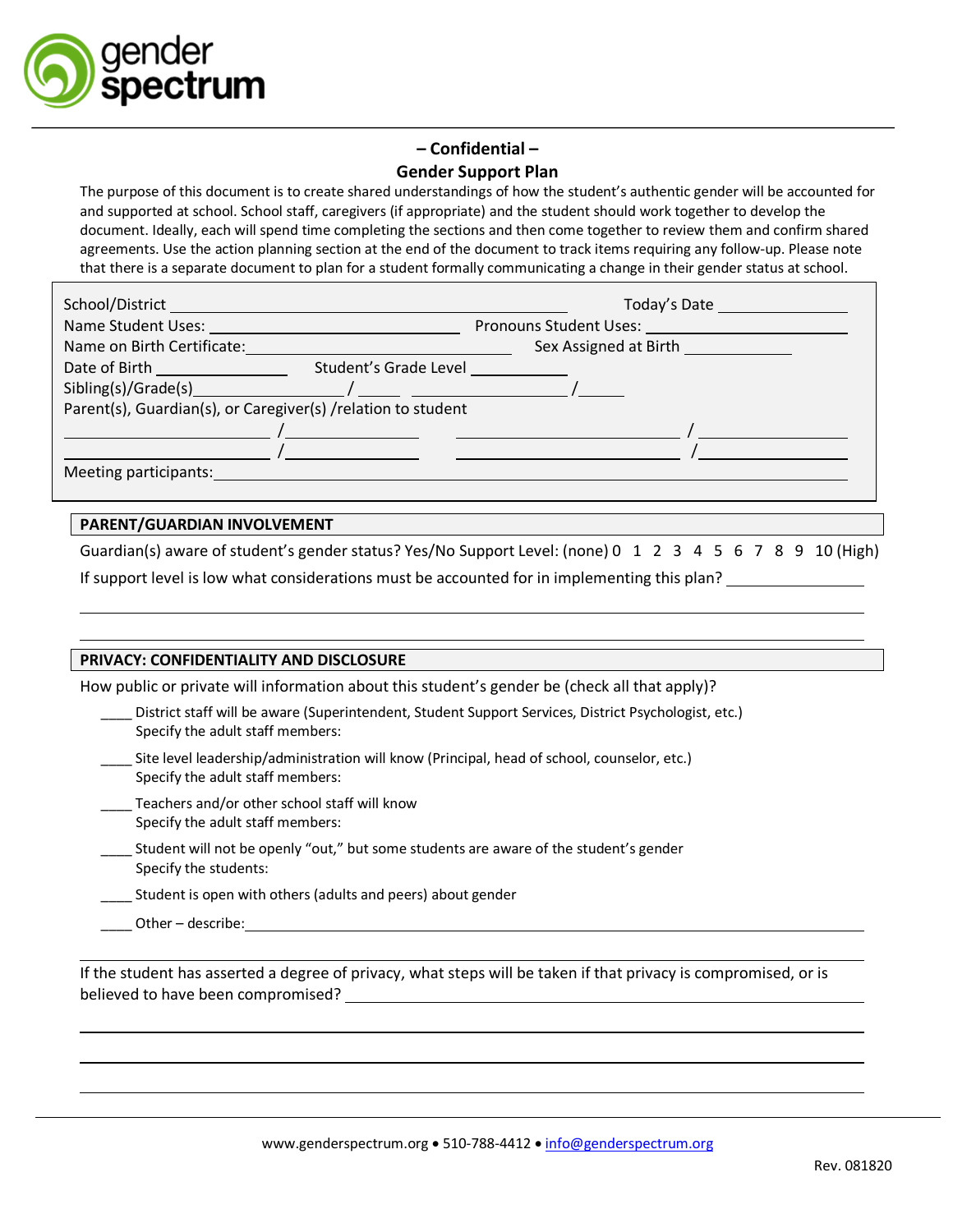How will a teacher/staff member respond to any questions about the student's gender from:

| <b>STUDENT SAFETY</b>                                                                                                                                                                                                                |
|--------------------------------------------------------------------------------------------------------------------------------------------------------------------------------------------------------------------------------------|
|                                                                                                                                                                                                                                      |
|                                                                                                                                                                                                                                      |
| What, if any, will be the process for periodically checking in with the student and/or family?                                                                                                                                       |
| What are expectations in the event the student is feeling unsafe and how will student signal their need for help:                                                                                                                    |
|                                                                                                                                                                                                                                      |
|                                                                                                                                                                                                                                      |
| In the halls <b>expansion of the contract of the contract of the contract of the contract of the contract of the contract of the contract of the contract of the contract of the contract of the contract of the contract of the</b> |
|                                                                                                                                                                                                                                      |
| What should the student's parents do if they are concerned about how others are treating their child at school?                                                                                                                      |
| Other safety concerns/questions: example and a series of the same state of the same state of the same state of                                                                                                                       |
| PRIVACY: NAMES, PRONOUNS AND STUDENT RECORDS                                                                                                                                                                                         |
| Name to be used when referring to the student<br>Mame to be used when referring to the student<br>Mame The Mame Line of Pronouns  2010                                                                                               |
|                                                                                                                                                                                                                                      |
| Name/gender marker entered into the Student Information System                                                                                                                                                                       |
| If needed, is there a process/form for changing the student's name/gender marker in the SIS?                                                                                                                                         |
|                                                                                                                                                                                                                                      |
| Name/gender marker entered into the student's Health Record _                                                                                                                                                                        |

If needed, is there a process/form for changing the student's name/gender marker in the Health Record? \_\_\_\_\_\_ If not, how will confidentiality be kept?

Who will be the point person at school for ensuring these adjustments to the student's records are made and communicated as needed?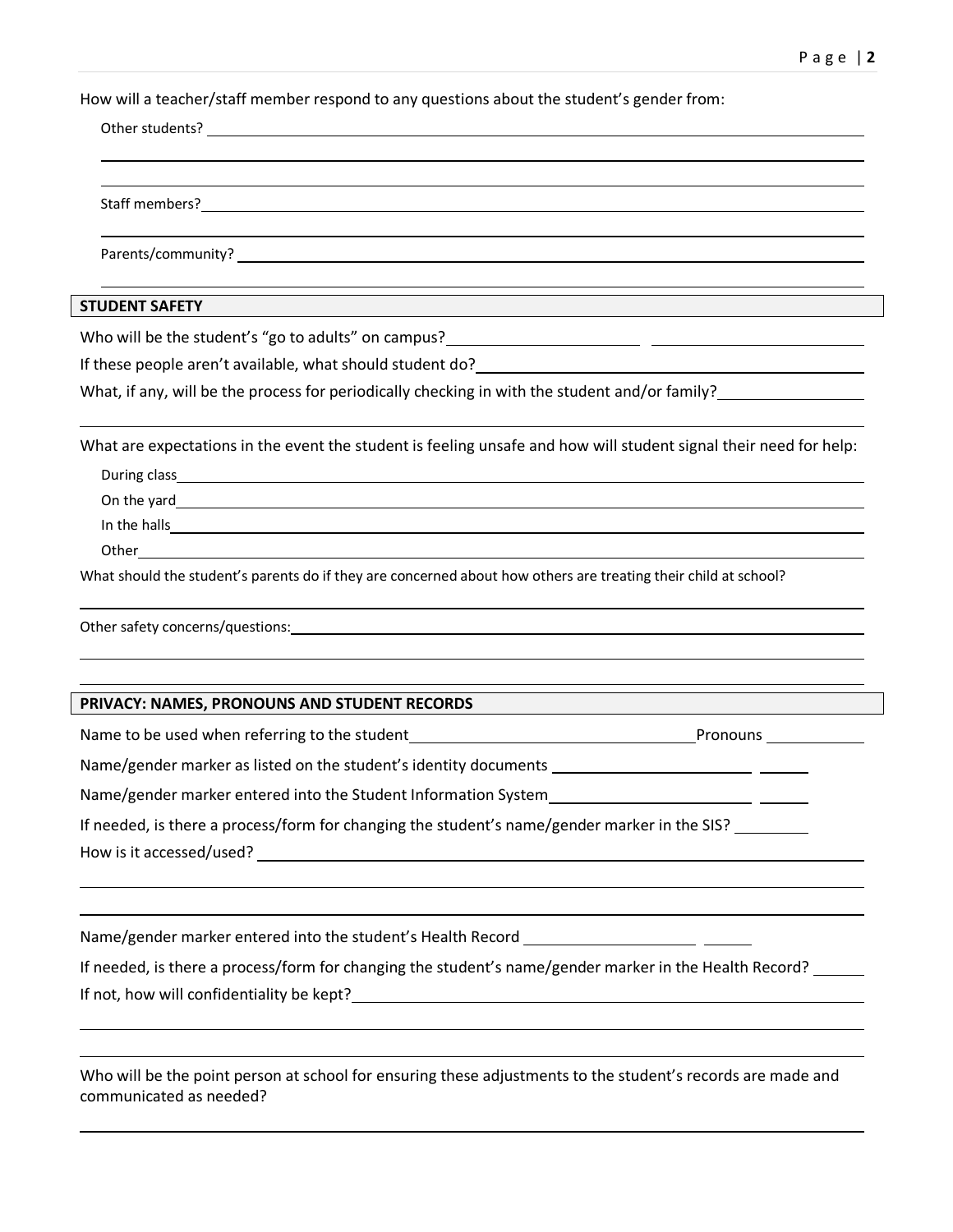If the student's name cannot be modified in the above systems, how will the student's privacy be accounted for and maintained in the following situations or contexts:

| Student cumulative file expression and the contract of the contract of the contract of the contract of the contract of the contract of the contract of the contract of the contract of the contract of the contract of the con       |
|--------------------------------------------------------------------------------------------------------------------------------------------------------------------------------------------------------------------------------------|
| IEPs/Other Services <b>Executive Services</b> and the service of the service of the service of the services of the services of the service of the services of the service of the service of the service of the service of the servi  |
|                                                                                                                                                                                                                                      |
|                                                                                                                                                                                                                                      |
| Teacher grade book(s) experience and the set of the set of the set of the set of the set of the set of the set of the set of the set of the set of the set of the set of the set of the set of the set of the set of the set o       |
|                                                                                                                                                                                                                                      |
|                                                                                                                                                                                                                                      |
|                                                                                                                                                                                                                                      |
|                                                                                                                                                                                                                                      |
| <b>The Second Contract of the Contract Contract Contract Contract Contract Contract Contract Contract Contract Contract Contract Contract Contract Contract Contract Contract Contract Contract Contract Contract Contract Contr</b> |
|                                                                                                                                                                                                                                      |
| Distribution of texts or other school supplies___________________________________                                                                                                                                                    |
|                                                                                                                                                                                                                                      |
|                                                                                                                                                                                                                                      |
| Unofficial school-home communication (PTA/other)<br>Unofficial school-home communication (PTA/other)                                                                                                                                 |
|                                                                                                                                                                                                                                      |
|                                                                                                                                                                                                                                      |
| PA announcements experience and the contract of the contract of the contract of the contract of the contract of                                                                                                                      |
|                                                                                                                                                                                                                                      |
| How will instances be handled in which the incorrect name or pronoun are used by staff members?                                                                                                                                      |

By students? Note that the students?

If the student's guardians are not aware and/or supportive of the student's gender status, how will school-home communications be handled, including when individual staff members need to contact guardians?

What are some other ways the school needs to anticipate the student's privacy being compromised? How will these be handled?

#### **USE OF FACILITIES**

Student will use the following bathroom(s) on campus<br>
Student will use the following bathroom(s) on campus<br>
Student Manager and Manager and Manager and Manager and Manager and Manager and Manager and Manager and Manager

Student will change clothes in the following place(s)

If student/parent have questions/concerns about facilities, who should they contact?

What are the expectations regarding the use of facilities for any class trips?<br>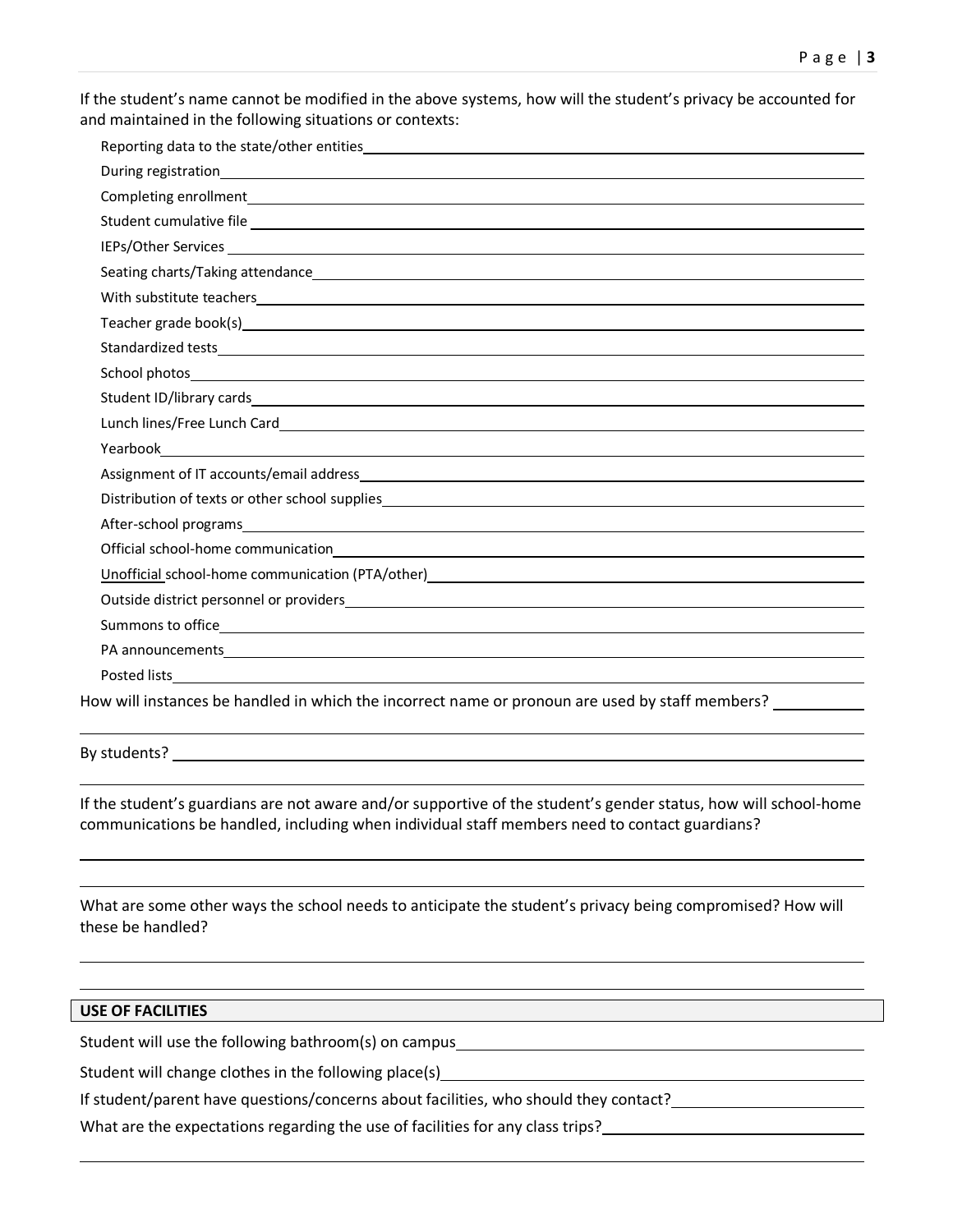What are the expectations regarding rooming for any overnight trips?<br>

Are there any questions or concerns about the student's access to facilities?

#### **EXTRA CURRICULAR ACTIVITIES**

In what extra-curricular programs or activities will the student be participating (sports, theater, clubs, etc.)?

What steps will be necessary for supporting the student in these spaces? The summary state of the state of the state of the state of the state of the state of the state of the state of the state of the state of the state o

Does the student participate in an after-school program?

What steps will be necessary for supporting the student in these spaces?

Are there any other questions or concerns about extra-curricular activities?<br>

#### **OTHER CONSIDERATIONS**

Does the student have any sibling(s) at school? Factors to be considered regarding sibling's needs?

Does the school have a dress code? \_\_\_\_\_\_\_\_\_\_\_\_\_ How will this be handled? \_\_\_\_\_\_\_\_\_\_\_\_\_\_\_\_\_\_\_\_\_\_\_\_\_\_\_\_\_\_\_\_\_\_\_

Are there lessons, content, traditions or other activities coming up this year to consider (growth and development, swim unit, social justice units, name projects, dance instruction, Pride events, school dances, etc.)?

Are there any specific social dynamics with other students, families or staff members that need to be discussed or accounted for?

Does the student use school- or district-provided transportation services? If so, how will the student's gender be accounted for?